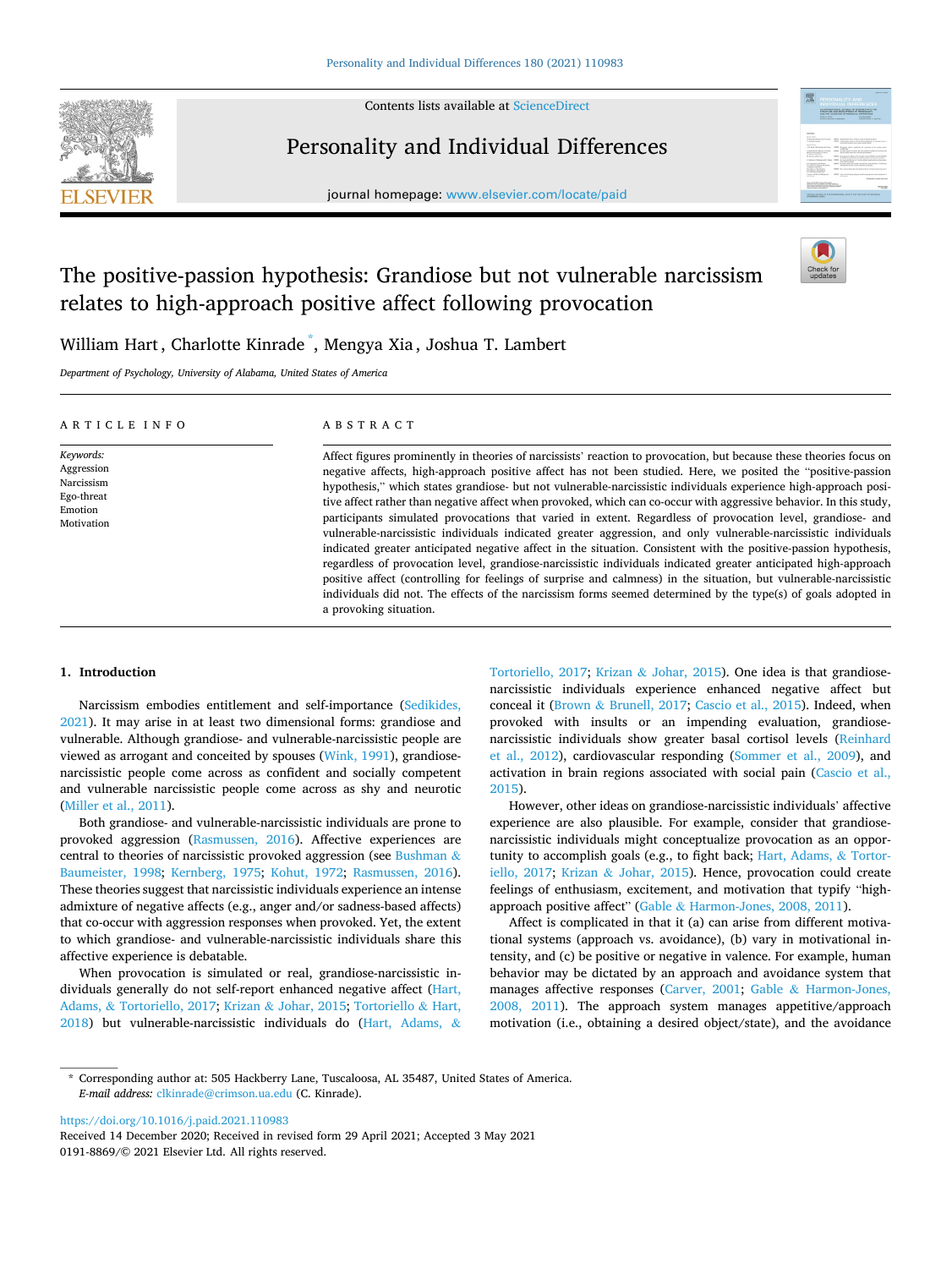system manages avoidance/withdrawal motivation (i.e., avoiding an undesired object/state; [Carver, 2001\)](#page-6-0). Motivational intensity refers to the strength of approach and avoidance motivation (Gable & [Harmon-](#page-6-0)[Jones, 2011](#page-6-0)). Motivational intensity co-occurs with arousal, but motivational intensity has action implications, whereas arousal, apart from motivation, does not (Gable & [Harmon-Jones, 2010](#page-6-0)). Positive vs. negative valence refers to whether the affect is subjectively pleasant vs. unpleasant. So, "high-approach positive affect" is high in motivational intensity, based in the approach system, and positive in valence (e.g., Gable & [Harmon-Jones, 2008, 2011](#page-6-0)).

High-approach positive affect must be distinguished from other categorically-distinct affects. For example, positive affects that are low in motivational intensity (e.g., calmness; [Carver, 2001\)](#page-6-0) may be orthogonal to high-approach positive affects (Watson & [Tellegen, 1985](#page-6-0)). These affects can be irrelevant to motivation (Gable  $\&$  Harmon-Jones, [2011\)](#page-6-0), occur after goal achievement (Gable & [Harmon-Jones, 2011](#page-6-0)), or be produced by the avoidance system ([Carver, 2001\)](#page-6-0). Also, higharousal affects such as surprise have vague or unclear links to motivation (Gable & [Harmon-Jones, 2010\)](#page-6-0) and valence ([Noordewier](#page-6-0) & Breu[gelmans, 2013](#page-6-0)).

Herein, we propose the "positive-passion hypothesis." This hypothesis states that, when provoked by slights, grandiose-narcissistic individuals are impassioned by high-approach positive affect (not negative affect). Presumably, these slights need only be minor to activate high-approach positive affect. Grandiose-narcissistic individuals may only require minor insults to perceive goal-pursuit opportunities. For example, in one study (Hart, Adams, & [Tortoriello, 2017](#page-6-0)), participants imagined experiencing trivial vs. non-trivial slights from a provocateur; regardless of the extent of the slight, grandiose-narcissistic individuals anticipated being more aggressive and adopting hostile (e.g., to get revenge and dominate) and self-relevant goals (e.g., to earn respect). Hostile goals are particularly likely to be based in the approach system and can be a source of high-approach positive affect [\(Chester,](#page-6-0)  [2017\)](#page-6-0).

This positive-passion hypothesis is not inconsistent with the physiological evidence linking grandiose narcissism to cortisol, cardiovascular responding, or social-pain brain areas. Cortisol can be secreted to anticipated rewards (food and drugs; [Chumbley et al., 2014\)](#page-6-0). Enhanced cardiovascular responses can be symptomatic of preparation for effort expenditure toward a goal ([Brener, 1987\)](#page-5-0). Further, some social-pain brain areas are also activated when people are motivated ([Bush et al.,](#page-5-0)  [2002\)](#page-5-0)

Vulnerable-narcissistic individuals are unlikely to experience enhanced high-approach positive affect following provocation. Consider that high-approach positive affect is manufactured by the approach system ([Carver, 2001](#page-6-0)). Whereas grandiose narcissism relates to a stronger approach system, vulnerable narcissism is unrelated to this system ([Hart, Adams, Burton,](#page-6-0) & Tortoriello, 2017).

#### *1.1. Present research*

We tested the positive-passion hypothesis using materials from Hart, [Adams, and Tortoriello \(2017\)](#page-6-0). Participants indicated their grandiose and vulnerable narcissism. Next, as a between-subjects manipulation ("provocation extent"), they simulated scenarios depicting either trivial (lower provocation) or non-trivial (higher provocation) devaluing remarks from a provocateur.

Participants indicated their anticipated high-approach positive affect, surprise, and calmness in the situation. High-approach positive affect was conceptualized as feelings of excitement, enthusiasm, and goal engagement (i.e., motivation and interest; Gable & [Harmon-Jones,](#page-6-0)  [2010\)](#page-6-0). Surprise and calmness were conceptualized as covariates of highapproach positive affect. By partialling surprise and calmness variance from high-approach positive affect, we created a purer indicator of highapproach positive affect. Neither surprise nor calmness is high-approach positive affect, but these reactions could contaminate reports of highapproach positive affect. For example, grandiose-narcissistic individuals could be more surprised by provocation [\(Chester](#page-6-0) & DeWall, [2016\)](#page-6-0), and the arousal deriving surprise could be mistaken for the excitement deriving from approach motivation. Moreover, grandiosenarcissistic individuals might seek to remain calm following provocation ([Cascio et al., 2015\)](#page-6-0), and the positive feelings deriving from this attempt might be mistaken for the positive valence inherent in highapproach positive affect. By partialling surprise and calmness variance from high-approach positive affect, these complications were addressed in the analyses.

Participants indicated their adoption of eleven goals that narcissistic people might adopt when provoked in the situations ([Hart, Adams,](#page-6-0) & [Tortoriello, 2017](#page-6-0)). Goal pursuit occurs after goal adoption, and goal pursuit is a presumed mediator between narcissism constructs and highapproach positive affect. Like [Hart, Adams, and Tortoriello \(2017\),](#page-6-0) the eleven goals were collapsed into three conceptually distinct goal categories: self-relevant (e.g., earn respect, demonstrate worth), hostile (e. g., get revenge, dominate the person), and affiliation (e.g., get along, forgive).

For grandiose narcissism, we anticipated it would relate to enhanced high-approach positive affect, which would, at least in part, be mediated by the enhanced adoption of self-relevant and hostile goals ([Hart,](#page-6-0)  Adams, & [Tortoriello, 2017\)](#page-6-0). For vulnerable narcissism, we anticipated it would have a null effect on high-approach positive affect. We addressed whether this null effect might, in part, reflect inconsistent mediation via hostile and affiliation goals. For example, vulnerable narcissism should relate to enhanced adoption of hostile goals ([Hart,](#page-6-0)  Adams, & [Tortoriello, 2017](#page-6-0)), and these goals should enhance its relation to high-approach positive affect. But, vulnerable narcissism may also relate to the reduced adoption of affiliation goals that should reduce its relation to high-approach positive affect. In [Hart, Adams, Burton, and](#page-6-0)  [Tortoriello \(2017\)](#page-6-0) and [Hart, Adams, and Tortoriello \(2017\),](#page-6-0) vulnerable narcissism was negatively related to affiliation goals, albeit this effect did not achieve significance. In other research, vulnerable narcissism related negatively to tendencies to engage in affiliative behavior (i.e., productive communication) with a provocateur ([Hart et al., 2018](#page-6-0)). Affiliation goals are largely appetitive in nature ([Cullum et al., 2011](#page-6-0)), so their reduced adoption can decrease high-approach positive affect. For both grandiose and vulnerable narcissism, the overall association patterns and magnitudes were unlikely to be moderated by provocation condition (Hart, Adams, & [Tortoriello, 2017](#page-6-0)).

Finally, participants indicated their anticipated aggression and negative affect in the situation. The positive-passion hypothesis arose in the context of evidence that grandiose narcissism is positively related to aggression but not negative affect, whereas vulnerable narcissism is positively related to both aggression and negative affect [\(Hart, Adams,](#page-6-0) & [Tortoriello, 2017](#page-6-0); Krizan & [Johar, 2015\)](#page-6-0). Hence, we should be able to confirm these past findings while supporting the positive-passion hypothesis.

#### **2. Method**

### *2.1. Participants*

A power analysis indicated that a sample size of  $N = 395$  was required to detect a small effect ( $f^2$  = 0.02) with a power of 0.80 and  $\alpha$  = 0.05. To account for attrition, we recruited 498 undergraduate students who participated for course credit. Twenty-two cases were excluded for failing 2/2 attention-check questions; one case was excluded for nonvariable responding across narcissism measures; 31 cases were excluded as incomplete on the main variables (final  $N = 444$ ; *Mage* = 18.84; 81.8% female; 80.6% White).

## *2.2. Procedure and materials*

After consenting and passing an attention-check item, participants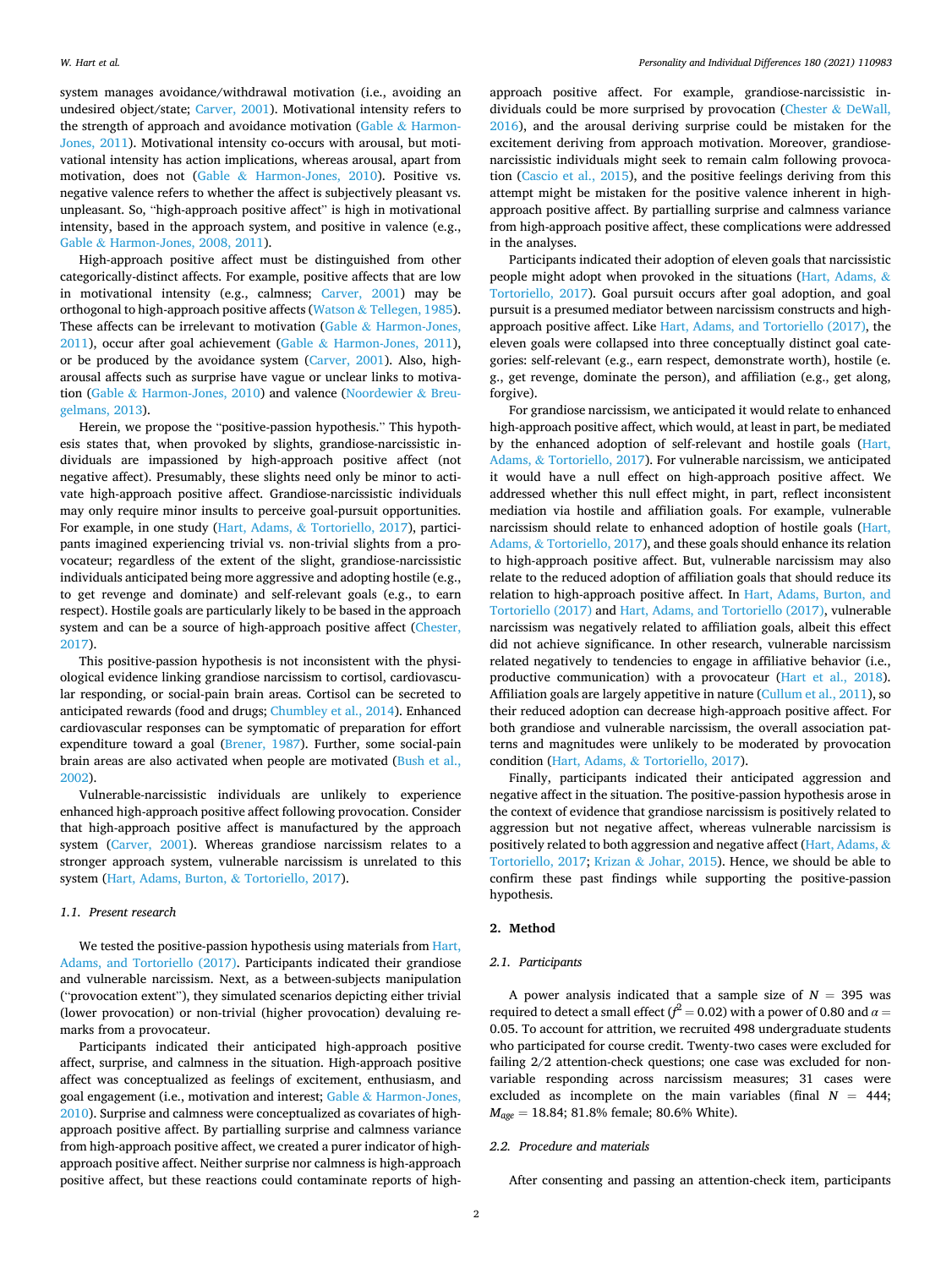learned they would complete two ostensibly unrelated studies. "Study 1" involved completing randomized personality questionnaires, including the Narcissistic Personality Inventory (NPI; Raskin & [Terry, 1988](#page-6-0)) to assess grandiose narcissism and Hypersensitive Narcissism Scale (HSNS; Hendin & [Cheek, 1997\)](#page-6-0) to assess vulnerable narcissism.

"Study 2" entailed answering questions about how the participant would feel and respond in six randomly-presented situations (from [Hart,](#page-6-0)  Adams, & [Tortoriello, 2017\)](#page-6-0). In the three "target" situations, participants were randomly assigned to the lower-provocation ( $n = 229$ ) or higher-provocation ( $n = 215$ ) condition. Participants in each condition imagined the same situations (e.g., joining co-workers on trivia night). The three higher-provocation vignettes incorporated an unambiguously offensive statement directed at them in each situation (e.g., a teammate for trivia night looks disappointed to be on the same team as you and says, "*We got stuck with 'Stupid"*); the three lower-provocation situations incorporated an ambiguously offensive statement directed at them in each situation (e.g., a teammate for trivia night looks disappointed to be on the same team as you and says, "*Just try your best*"). Participants also read three neutral vignettes (e.g., shopping behavior) to make the study's focus less transparent. For the target situations, participants reported their anticipated aggression, affect, and goals in the situations. Also, to check on the provocation-extent manipulation, they reported agreement with feeling devalued. All ratings were made on a 1 (*strongly disagree*) to 10 (*strongly agree*) scale. Items for aggression, negative affect, and goals were taken from [Hart, Adams, and Tortoriello \(2017\)](#page-6-0). To view study materials, visit: [https://osf.io/5qkvx/?view\\_only](https://osf.io/5qkvx/?view_only=b4d3ecb6412744f683a0e53f48c271b2)=b4d3 [ecb6412744f683a0e53f48c271b2](https://osf.io/5qkvx/?view_only=b4d3ecb6412744f683a0e53f48c271b2).

## *2.2.1. Aggression*

To assess aggression, participants indicated agreement with engaging in verbal (e.g., "*I would say something mean back to them*"), physical (e.g., "*I would hit or push them*"), and symbolic aggression (e.g., "*I would spread a rumor about them behind their back*") toward the provocateur in the situation.

#### *2.2.2. Negative affect*

To index negative affect, participants indicated agreement with feeling "angry," "sad," and "hurt" in the situation.

## *2.2.3. High-approach positive affect, surprise, and calm*

To index high-approach positive affect, participants indicated agreement with feeling "enthusiastic," "excited," "motivated," and "interested" in the situation (Gable & [Harmon-Jones, 2008, 2011](#page-6-0)). Participants also indicated agreement with feeling "surprise" and "calm" in the situation.

# *2.2.4. Hostile, self-relevant, and affiliation goals*

Participants indicated agreement to adopting three types of goals. "Hostile goals" included three items (e.g., "*To hurt this person like they hurt me*"). "Self-relevant goals" included five items (e.g., "*To demonstrate my self-worth*"). "Affiliation goals" included three items (e.g., "*To get along with this person*").

# *2.2.5. Provocation-extent manipulation check*

The provocation-extent manipulation involved devaluing remarks, so participants' agreement with feeling devalued was the manipulation check. Participants completed one item each for feeling "disliked" (e.g., "*This person doesn't like me*") and "disrespected" (e.g., "*This person*  *doesn't respect me*") by the provocateur.<sup>1</sup>

## **3. Results**

## *3.1. Manipulation check*

The six items (i.e., two items per each of the three vignettes) assessing feeling disliked and disrespected were averaged to create the devaluation outcome ( $\alpha = 0.86$ ;  $M = 6.85$ ;  $SD = 2.07$ ). Devaluation was submitted to a one-way ANOVA with provocation extent as the predictor. The ANOVA revealed an effect of provocation extent on devaluation, *F*(1, 442) = 21.06, *p* < .001, *d* = 0.44. Devaluation was higher in the higher-  $(M = 7.30, SD = 1.98)$  vs. lower-provocation  $(M = 6.42,$ *SD* = 2.06) condition. This does not mean people did not agree that they were devalued in the lower-provocation condition. According to a onesample *t*-test, the mean rating of devaluation in the lower-provocation condition was significantly greater than the scale midpoint of 5.5 (i.e., uncertainty about being devalued),  $t(442) = 7.07$ ,  $p < .001$ .

# *3.2. Main analyses*

For descriptives and raw correlations among observed variables of interest, please see Supplemental Table S1: htt[ps://osf.io/5qkvx/?](https://osf.io/5qkvx/?view_only=b4d3ecb6412744f683a0e53f48c271b2)  view\_only=[b4d3ecb6412744f683a0e53f48c271b2. S](https://osf.io/5qkvx/?view_only=b4d3ecb6412744f683a0e53f48c271b2)tructural equation modeling (SEM) was used for the main analysis to test the positivepassion hypothesis. SEM provides a comprehensive picture of the association among variables of interest and partials out measurement error from the latent construct to enhance assessment accuracy. To increase confidence in the confirmatory tests of the positive-passion hypothesis, we sought to first replicate some previous findings. That is, we first modeled aggression (see [Figs. 1 and 2\)](#page-3-0) and negative affect (see [Figs. 3](#page-3-0)  [and 4\)](#page-3-0) as a function of each narcissism form (continuous), provocation  $(0 = lower; 1 = higher)$ , and the narcissism\*provocation interaction (i. e., the moderating effect of provocation on narcissism—aggression/ negative affect association).

In the confirmatory models (see Figs.  $5$  and  $6$ ), we modeled highapproach positive affect (adjusting for surprise and calmness) as a function of one narcissism form (exogenous predictor) and the three goals (mediators). Given the three goals are presumed to be theoretically distinct (Hart, Adams, & [Tortoriello, 2017](#page-6-0)), their simultaneous entry can aid in understanding their unique effects. In both models, we allowed disturbances in the three goals and the covariates to co-vary, to account for shared residual variances. As with the previous analyses, we accounted for the potential moderating effect of provocation extent on the associations among narcissism forms, high-approach positive affect, and goals. This was done by conducting invariance tests across higher and lower provocation-extent conditions on the overall models in [Figs. 5](#page-4-0)  [and 6.](#page-4-0) Invariance tests involved comparing the fit of two models. The first model constrained all regression paths to be equal across provocation-extent conditions, and the second model allowed all regression paths to be freely estimated across provocation-extent conditions. Significant model fit change, indicated by a difference in comparative fit index (ΔCFI) of 0.01 or greater (Cheung & [Rensvold,](#page-6-0)  [2002\)](#page-6-0), suggests a significant moderating effect of provocation extent on the overall model. Otherwise, the moderating effect of provocation extent is non-significant (i.e., the overall association patterns and magnitudes are consistent across provocation conditions).

Before modeling, we divided the variables into indicators using

<sup>&</sup>lt;sup>1</sup> We also included the other measures from Hart, Adams, and Tortoriello [\(2017\)](#page-6-0). These measures were not relevant to testing the positive-passion hypothesis, but are relevant to testing the threatened-egotism model and the narcissistic-rage model (see Hart, Adams, & [Tortoriello, 2017](#page-6-0)). We summarize regression findings with these outcomes in supplemental files posted to: [htt](https://osf.io/5qkvx/?view_only)  [ps://osf.io/5qkvx/?view\\_only](https://osf.io/5qkvx/?view_only) = b4d3ecb6412744f683a0e53f48c271b2.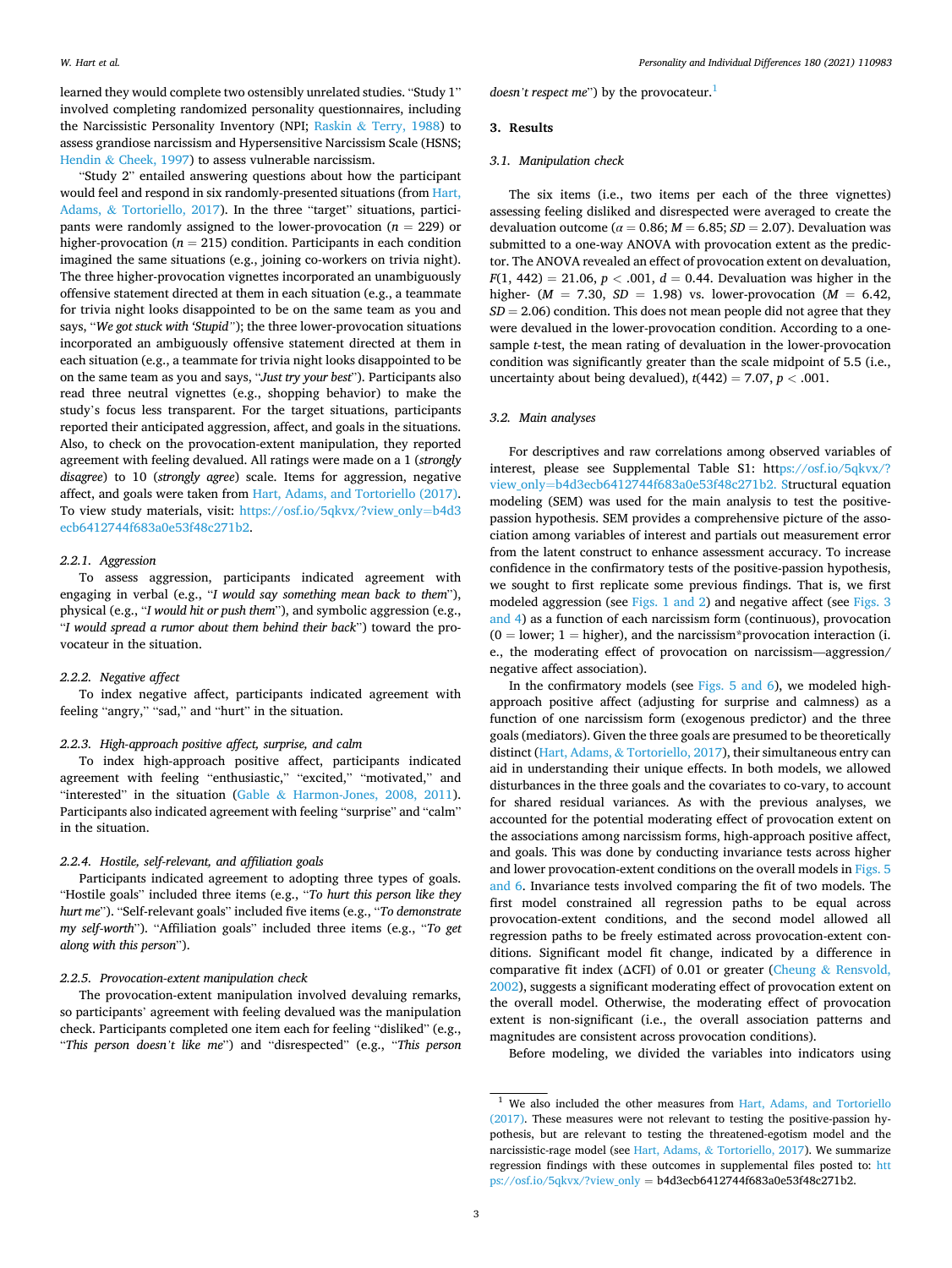

<span id="page-3-0"></span>**Fig. 1.** Grandiose narcissism, provocation extent, and their interaction on aggression. *Note.* The path from provocation extent to the path linking grandiose narcissism to aggression represents the provocation extent\*grandiose narcissism effect on aggression. Path coefficients are standardized betas. Light-gray coloring signifies a non-significant path.



**Fig. 2.** Vulnerable narcissism, provocation extent, and their interaction on aggression. *Note.* The path from provocation extent to the path linking vulnerable narcissism to aggression represents the provocation extent\*vulnerable narcissism effect on aggression. Path coefficients are standardized betas. Light-gray coloring signifies a non-significant path.



**Fig. 3.** Grandiose Narcissism, provocation extent, and their interaction on negative affect. *Note.* The path from provocation extent to the path linking grandiose narcissism to negative affect represents the provocation extent\*grandiose narcissism effect on negative affect. Path coefficients are standardized betas. Light-gray coloring signifies a non-significant path.



**Fig. 4.** Vulnerable narcissism, provocation extent, and their interaction on negative affect. *Note.* The path from provocation extent to the path linking vulnerable narcissism to negative affect represents the provocation extent\*vulnerable narcissism effect on negative affect. Path coefficients are standardized betas. Light-gray coloring signifies a non-significant path.

parceling ([Bandalos, 2002](#page-5-0)). Parceling typically improves model fit and provides more precise estimations of parameters than individual items. Items were selected from each measure and averaged together to create parcels (indicators). For grandiose narcissism, we created three parcels (containing 13, 13, and 14 items per parcel). For vulnerable narcissism, we created three parcels (containing 4, 3, and 3 items per parcel). For aggression, we created three parcels (containing 3 items per parcel); for negative affect, we created three parcels (containing 3 items per parcel). For each of the goals, we created three parcels (containing between 3 and 5 items per parcel). For high-approach positive affect, we created three parcels (containing 4 items per parcel). These parcels were used to estimate the respective latent variables. Model fit was assessed using the comparative fit index (CFI), normed fit index (NFI), and the root mean squared error of approximation (RMSEA). For CFI and NFI, values above 0.90 are usually deemed acceptable. For RMSEA, values below 0.06 are usually deemed acceptable (Hu & [Bentler, 1999\)](#page-6-0). In addition, a chisquare test is reported; a non-significant chi-square indicates a close fit between the implied and observed covariances.

As shown in Figs. 1 and 2, grandiose and vulnerable narcissism had

about a moderate positive effect on aggression; neither effect was moderated by provocation. Both figures also show a small effect of provocation extent on aggression (i.e., enhanced aggression in the higher vs. lower provocation condition). As shown in Figs. 3 and 4, grandiose narcissism had no effect on negative affect, but vulnerable narcissism was had a moderate-to-large positive effect on negative affect; neither effect was moderated by provocation. Both figures show that provocation extent had a small effect on negative affect (i.e., enhanced negative affect in the higher vs. lower provocation condition).

By establishing these findings, confirmatory testing could commence with greater confidence. The confirmatory models displayed in Figs. 5 [and 6](#page-4-0) were used to test the positive-passion hypothesis. See [Fig. 5](#page-4-0) for evidence on grandiose narcissism. Grandiose narcissism had a small "total" positive effect on high-approach positive affect (*β* = 0.20, *p <* .001). This total effect was composed of a significant total indirect effect via the three goals ( $\beta = 0.14$ ,  $p < .001$ ) and a non-significant direct effect ( $\beta$  = 0.06,  $p$  = .250). The total indirect effect was composed of only one significant path: Grandiose narcissism related positively to **EXERCISE ASSOCIATES**<br> **Hosting Control Properties and the second with the second with the second with the second widely and the second with the second widely and the second with the second widely and the second with the**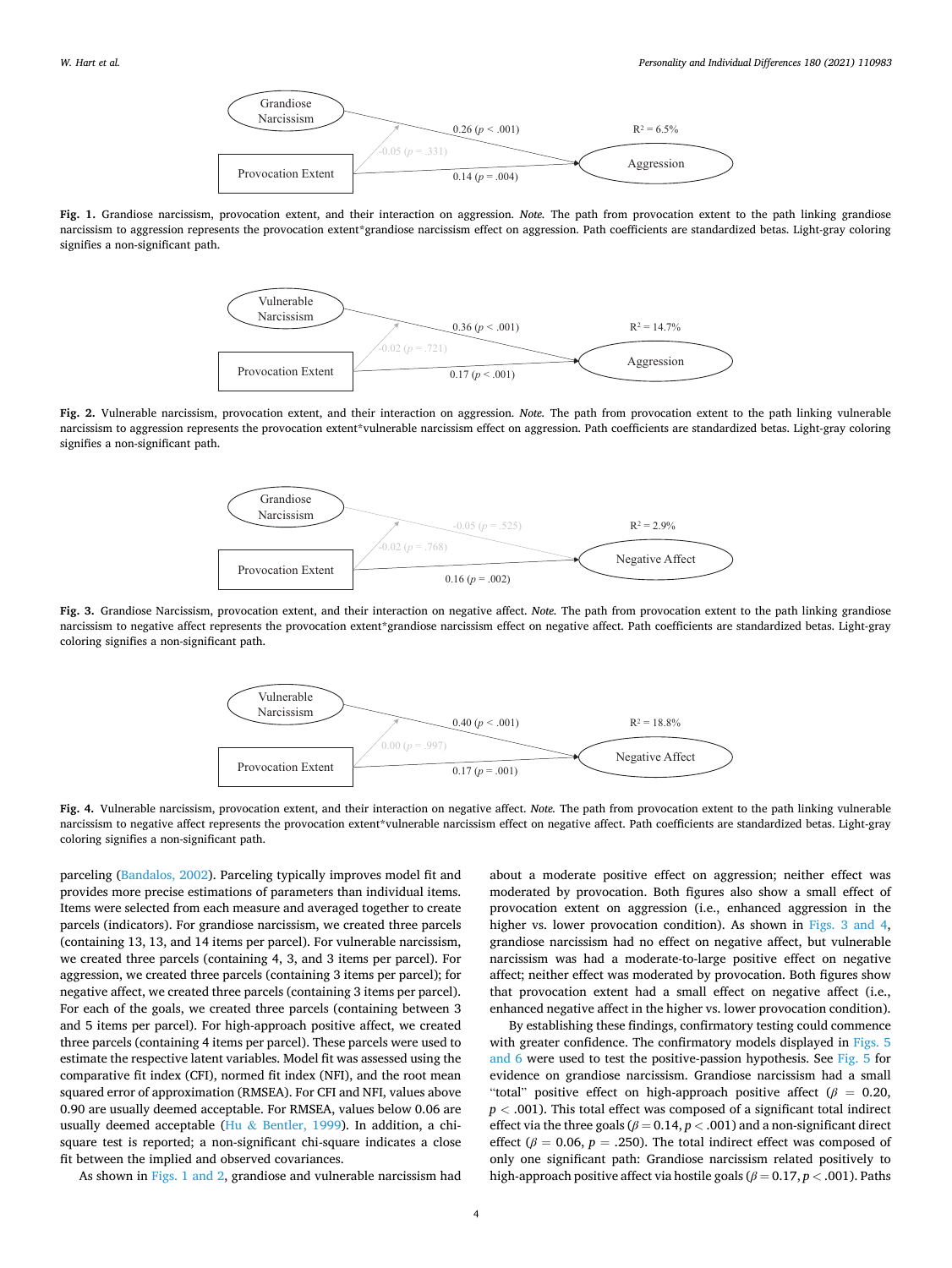Model fit: *X*2(158) = 262.589, *p* < .001, *CFI* = 0.978, *TLI* = 0.971, *RMSEA* = 0.039 (0.030 ~ 0.047), *SRMR* = 0.043

<span id="page-4-0"></span>

**Fig. 5.** Grandiose narcissism, hostile, self-relevant, and affiliation goals on high-approach positive affect. *Note.* Path coefficients are standardized betas. We allowed correlated residuals between the goals and covariates. Light-gray coloring signifies a non-significant path.

Model fit: *X*2(159) = 293.741, *p* < .001, *CFI* = 0.971, *TLI* = 0.961, *RMSEA* = 0.044 (0.036~0.051), *SRMR* = 0.056



**Fig. 6.** Vulnerable narcissism, hostile, self-relevant, and affiliation goals on high-approach positive affect. *Note.* Path coefficients are standardized betas. We allowed correlated residuals between the goals and covariates. Light-gray coloring signifies a non-significant path.

from grandiose narcissism to high-approach positive affect via selfrelevant goals ( $\beta$  = −0.01, *p* = .612) and affiliation goals ( $\beta$  = −0.02,  $p = .077$ ) were non-significant. The non-significant model fit change in

the invariance test across provocation conditions ( $\Delta$ CFI = 0.000)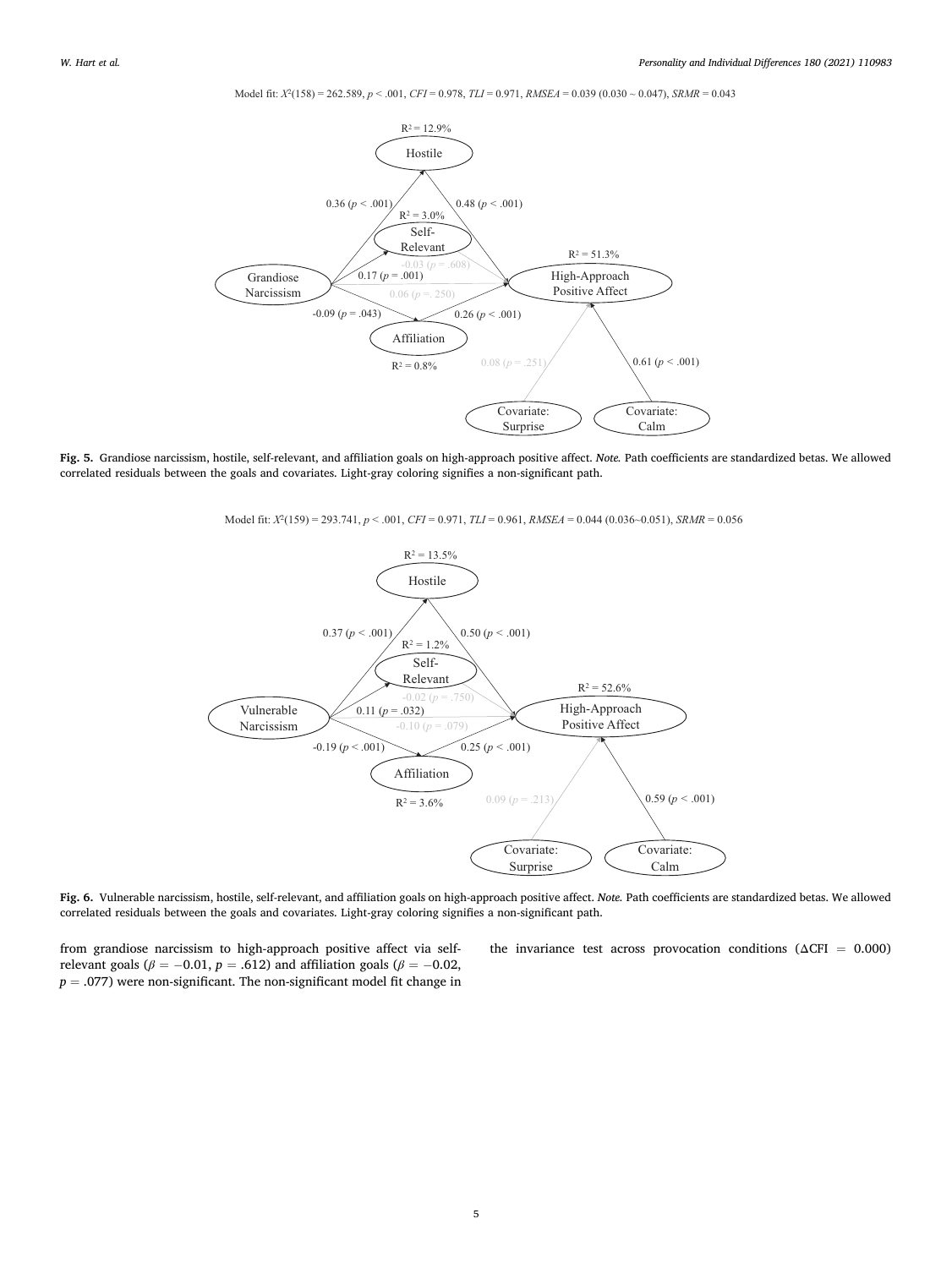<span id="page-5-0"></span>indicated that the pathways in the model were invariant across provocation extent. $2,3,4$ 

See [Fig. 6](#page-4-0) for findings on vulnerable narcissism. Vulnerable narcissism had a null total effect on high-approach positive affect ( $\beta = 0.04$ ,  $p = .482$ ). This null total effect was composed of a null direct effect  $(\beta = -0.10, p = .079)$  and a significant total indirect effect via the three goals ( $\beta$  = 0.13,  $p$  < .001). This total indirect effect was composed of two significant paths: Vulnerable narcissism related positively to highapproach positive affect via hostile goals ( $\beta$  = 0.18,  $p$  < .001) but negatively to high-approach positive affect via affiliation goals  $(\beta = -0.05, p = .010)$ . The path from vulnerable narcissism to highapproach positive affect via self-relevant goals was non-significant (*β* = − 0.00, *p* = .752). The non-significant invariance test  $(\Delta$ CFI = 0.001) indicated that the pathways in the model were invariant across provocation extent.<sup>5,6</sup>

# **4. Discussion**

Consistent with the positive-passion hypothesis, when provoked in trivial or non-trivial ways, grandiose-narcissistic individuals indicated feeling more high-approach positive affects (but not negative affects) that co-occurred with greater aggression. This is consistent with the idea that grandiose-narcissistic individuals feel assured they can win a battle, so they relish the opportunity to fight back (Bushman  $\&$  Baumeister, 1998). Interestingly, mediation evidence suggested the relation between grandiose narcissism and high-approach positive affect was based in an enhanced adoption of hostile goals but not self-relevant goals. This is consistent with Chester'[s \(2017\)](#page-6-0) proposal that, in aggression contexts, high-approach positive affect reflects the pursuit of "predatory goals," such as revenge. Hostile goals might reflect appetitive motives to inflict harm, but self-relevant goals might reflect appetitive and/or avoidance motives. For example, a provoked person that adopts self-relevant goals might be motivated to self-enhance (appetitive) and/or self-protect (avoidance; Sedikides & [Alicke, 2012\)](#page-6-0).

Vulnerable narcissism related to negative affect and aggression, but

it did not relate to high-approach positive affect. Although vulnerable narcissism related to the adoption of hostile goals (that enhanced highapproach positive affect), it also related to reduced adoption of affiliation goals (that enhanced high-approach positive affect). The latter goal adoption outcome is consistent with the idea that vulnerable-narcissistic individuals avoid affiliative strategies, such as productive communication, in interpersonal conflict ([Hart et al., 2018\)](#page-6-0). Vulnerable-narcissistic individuals might feel a lack of efficacy in accomplishing affiliation goals, so they myopically focus on revenge [\(Kernberg, 1975](#page-6-0); [Kohut,](#page-6-0)  [1972\)](#page-6-0).

Broadly, the findings are in line with models presuming that grandiose and vulnerable narcissism *converge* on aggression responses to egothreat but can *diverge* on affective reactions to the threat [\(Hart, Adams,](#page-6-0)  & [Tortoriello, 2017](#page-6-0); Krizan & [Johar, 2015\)](#page-6-0). However, whereas these previous models focused on divergences between the narcissism forms on negative affect, the positive-passion hypothesis focused on divergences between the forms on high-approach positive affect. By tentatively supporting the positive-passion hypothesis, the present data suggest the novel possibility that both grandiose- and vulnerablenarcissistic individuals are more impassioned when provoked. Grandiose-narcissistic individuals are more impassioned by highapproach positive affect; vulnerable-narcissistic individuals are more impassioned by negative affects. As affect features prominently in theories of narcissistic behavior (Bushman & Baumeister, 1998; [Kernberg,](#page-6-0)  [1975;](#page-6-0) [Kohut, 1972](#page-6-0); [Rasmussen, 2016](#page-6-0)), we hope the positive-passion framework provides an accurate understanding of the nuanced affective experiences of narcissistic individuals.

That said, the present evidence is limited in various ways that suggest needs for future testing of the positive-passion hypothesis. The present sample was composed of college students that were mostly female and White. It remains unclear whether the present support is applicable to the general population or certain population segments (e. g., a clinical sample). Also, because the study involved hypothetical provocations, future research should test the positive-passion hypothesis with real provocations. Finally, tests of the positive-passion hypothesis should consider alternative assessments of high-approach positive affect, such as asymmetrical frontal brain activity (Gable  $\&$  [Harmon-](#page-6-0)[Jones, 2010\)](#page-6-0).

Supplementary data to this article can be found online at [https://doi.](https://doi.org/10.1016/j.paid.2021.110983)  [org/10.1016/j.paid.2021.110983.](https://doi.org/10.1016/j.paid.2021.110983)

### **CRediT authorship contribution statement**

**William Hart:** Conceptualization, Formal analysis, Methodology, Writing – original draft, Writing – review & editing. **Charlotte Kinrade:**  Formal analysis, Writing – original draft, Writing – review  $\&$  editing, Visualization. **Mengya Xia:** Formal analysis, Writing – review & editing. **Joshua T. Lambert:** Writing – original draft, Writing – review & editing.

#### **References**

- Ackerman, R. A., Witt, E. A., Donnellan, M. B., Trzesniewski, K. H., Robins, R. W., & Kashy, D. A. (2011). What does the Narcissistic Personality Inventory really measure? *Assessment, 18*(1), 67–87. [https://doi.org/10.1177/1073191110382845.](https://doi.org/10.1177/1073191110382845)
- Bandalos, D. L. (2002). The effects of item parceling on goodness-of-fit and parameter estimate bias in structural equation modeling. *Structural Equation Modeling, 9*(1), 78–102. [https://doi.org/10.1207/S15328007SEM0901\\_5](https://doi.org/10.1207/S15328007SEM0901_5).
- Brener, J. (1987). Behavioral energetics: Some effects of uncertainty on the mobilization and distribution of energy. *Psychophysiology, 24*(5), 499–512. [https://doi.org/](https://doi.org/10.1111/j.1469-8986.1987.tb00326.x)  [10.1111/j.1469-8986.1987.tb00326.x](https://doi.org/10.1111/j.1469-8986.1987.tb00326.x).
- Brown, A. A., & Brunell, A. B. (2017). The "modest mask"? An investigation of vulnerable narcissists' implicit self-esteem. *Personality and Individual Differences, 119*, 160–167. [https://doi.org/10.1016/j.paid.2017.07.020.](https://doi.org/10.1016/j.paid.2017.07.020)
- Bush, G., Vogt, B. A., Holmes, J., Dale, A. M., Greve, D., Jenike, M. A., & Rosen, B. R. (2002). Dorsal anterior cingulate cortex: A role in reward-based decision making. *Proceedings of the National Academy of Sciences, 99*(1), 523–528. [https://doi.org/](https://doi.org/10.1073/pnas.012470999)  [10.1073/pnas.012470999](https://doi.org/10.1073/pnas.012470999).
- Bushman, B. J., & Baumeister, R. F. (1998). Threatened egotism, narcissism, self-esteem, and direct and displaced aggression: Does self-love or self-hate lead to violence?

<sup>&</sup>lt;sup>2</sup> Ackerman et al. (2011) identified a three-factor structure of entitlement/ exploitativeness (E/E), grandiose exhibitionism (GE), and leadership/authority (L/A) underlying the NPI. Are these facets generally yielding similar effects as the composite grandiose narcissism score? To check, we re-ran model in [Fig. 5](#page-4-0)  three times, with grandiose narcissism being replaced for E/E, GE, and L/A in the three separate models. These models are provided and discussed at: [htt](https://osf.io/5qkvx/?view_only=b4d3ecb6412744f683a0e53f48c271b2)  ps://osf.io/5qkvx/?view\_only=[b4d3ecb6412744f683a0e53f48c271b2](https://osf.io/5qkvx/?view_only=b4d3ecb6412744f683a0e53f48c271b2). The models for each facet were generally highly similar to the model displayed in [Fig. 5;](#page-4-0) specifically, each facet showed a significant total effect and a significant indirect effect via hostile goals on high-approach positive affect.  $3$  A reviewer questioned whether conclusions about mediation would change

if the three goals (mediators) were modeled separately. Models that address this question are available at: [https://osf.io/5qkvx/?](https://osf.io/5qkvx/?view_only)  [view\\_only](https://osf.io/5qkvx/?view_only) = b4d3ecb6412744f683a0e53f48c271b2. No mediation conclusions change.<br><sup>4</sup> A reviewer questioned whether conclusions about mediation would change

if calm and surprise were removed from the model. We removed calm and surprise from the model in [Fig. 5.](#page-4-0) This model is available on https://osf.  $io/5qkvx/?view\_only = b4d3ecb6412744f683a0e53f48c271b2.$  The total effect of grandiose narcissism remained and none of the mediation conclusions changed.

<sup>&</sup>lt;sup>5</sup> We also modeled the goals (mediators) separately. These three models are available at  $\frac{\text{https://osfio/5akvx/}}{\text{https://osfio/5akvx/}}$ at https://osf.io/5qkvx/? view only = b4d3ecb6412744f683a0e53f48c271b2. These models, together, provided directionally-similar effects as the model in [Fig. 6,](#page-4-0) but the negative indirect effect via affiliation changed to non-significant. 6 We re-ran the model in [Fig. 6](#page-4-0) without calm and surprise included. This

model is available at [https://osf.io/5qkvx/?](https://osf.io/5qkvx/?view_only)  view only =  $b4d3ecb6412744f683a0e53f48c271b2$ . The total effect of vulnerable narcissism was directionally-similar (negative) and no mediation conclusions changed.